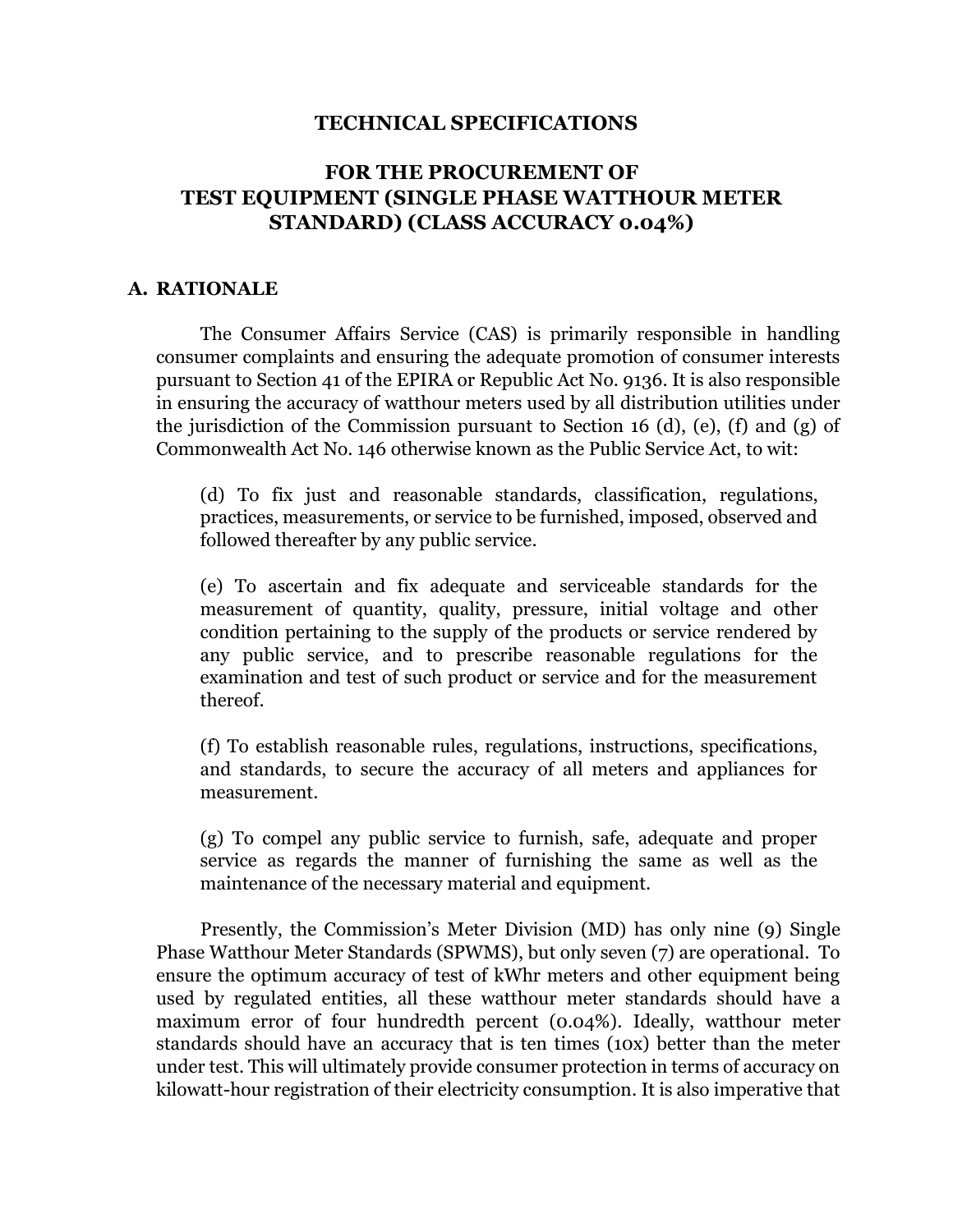the Commission, as the sole electricity regulatory body, should maintain sufficient number of watthour meter standards in the field offices in order to provide sufficient and appropriate service for meter testing and calibration needs of the distribution utilities and other regulated entities.

## **B. OBJECTIVE**

The objective of the Consumer Affairs Service (CAS) is to increase the number of operational watthour meter standards and to accommodate the increasing number of acceptance and meter testing requests of stakeholders.

## **C. RESPONSIBILITIES OF THE WINNING BIDDER**

The following are the responsibilities/obligations of the winning bidder:

- 1. It shall be responsible for the safe-keeping of the items until it reaches the final destination;
- 2. Provide After Sales Service and Technical support within seven (7) days for minor issues and within ninety (90) days for major issues. Likewise, the winning bidder must keep an inventory of the spare consumable parts of the equipment;
- 3. Provide an updated Calibration Certificate traceable to ILAC-MRA upon delivery of the equipment;
- 4. Hands-On-Training for a minimum of five (5) Meter Division Personnel within one (1) month from delivery, or within two (2) weeks from the lifting local travel restriction;
- 5. Coordinate with the ERC General Services Division (GSD) and the Meter Division (MD) at least three (3) days before the date of delivery;
- 6. Provide Certificate of Warranty for One (1) Year (at least).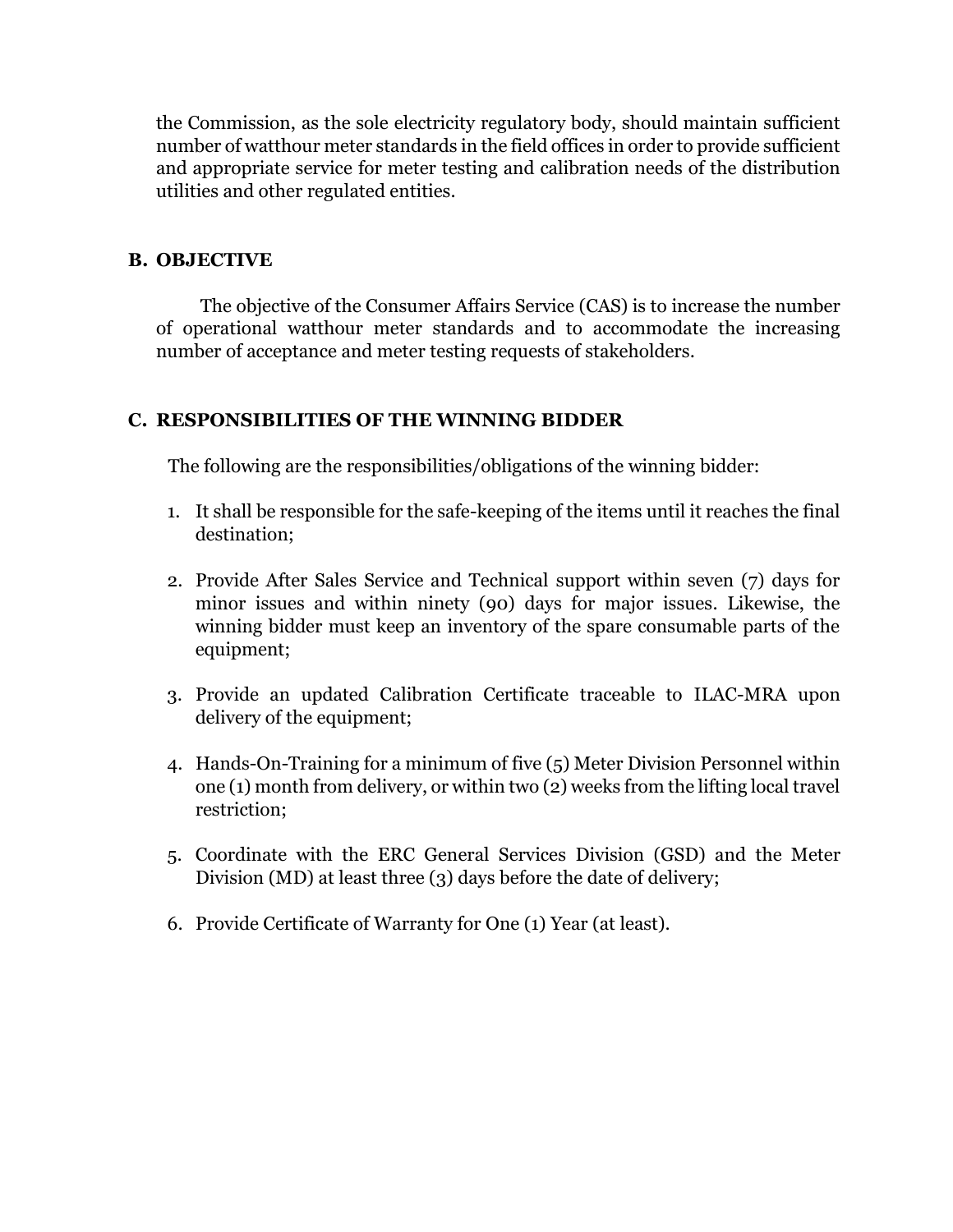### **D. RESPONSIBILITIES OF THE ERC**

- 1. Acknowledge receipt of item, after testing and acceptance by the ERC Technical Property Inspection Committee (TPIC), including pertinent details such as quantity, date and condition of the items received;
- 2. Prepare payments due to the Winning Bidder after the delivery of the test equipment, including the updated Calibration Certificate to the ERC Main Office – Meter Division; and
- 3. Return the Performance bond to the Winning Bidder after it had complied with the requirements and pursuant to RA 9184 and its R-IRR.

# **E. SCHEDULE OF DELIVERY**

The Winning Bidder should deliver the Equipment, including the updated Calibration Certificate, at the ERC Main Office, located at Pacific Center Building, 33 San Miguel Ave., Ortigas, Pasig City or Exquadra Tower Building, Exchange Road, Ortigas Center, Pasig City (subject to prior written notice in case of transfer) **within Ninety (90) calendar days from receipt of the Notice to Proceed (NTP).**

# **F. SPECIFICATIONS OF THE TEST EQUIPMENT (SINGLE PHASE WATTHOUR METER STANDARD) (CLASS ACCURACY 0.04%)**

**One (1) Set** Test Equipment (Single Phase WattHour Meter Standard) (Class Accuracy 0.04%)

Power Supply: 220 ~ 260 VAC, 50/60HZ Fusible Power Supply System Accuracy: 0.04% (Guaranteed) Measurement Ranges Current :  $0.5 \sim 30$  Amps or better Voltage :  $220 \sim 270$  Volts or better Frequency : 50/60 Hz. Phase Angle:  $0^{\circ} \sim 359.99^{\circ}$ Power Factor:  $-1.0 \sim +1.0$ Programmable Pulse Output Complete set of stackable current & potential lead wires Complete set of connectors & accessories Optical & Visible Light Scanning Heads Capable of Automatic % Error Calculation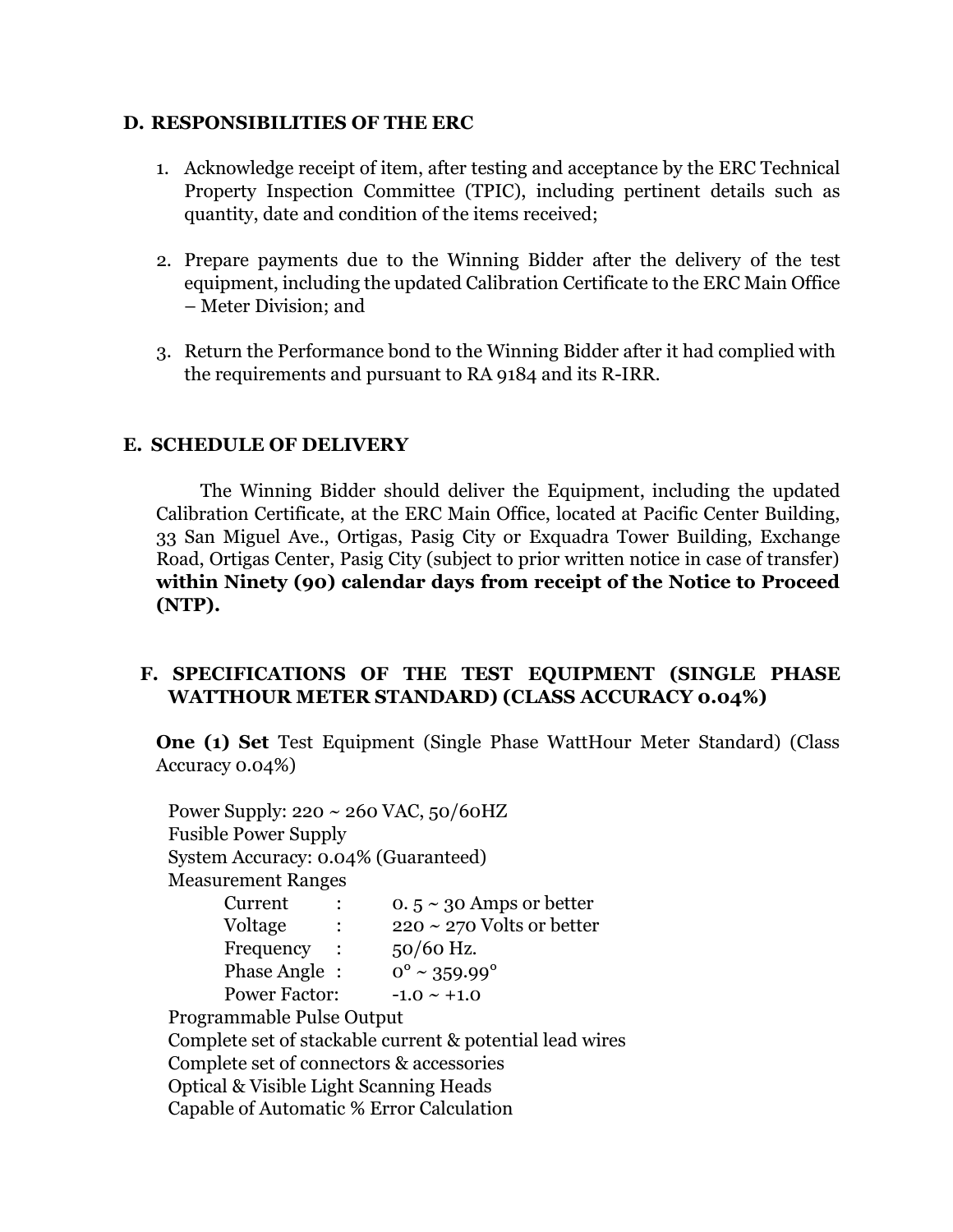Power Supply Cable Hard case User Manual Warranty: at least One (1) Year (Warranty Certificate) Updated Calibration Certificate traceable to ILAC-MRA (upon delivery)

## **G. MODE OF PROCUREMENT**

The procurement shall be undertaken through **Public Bidding** pursuant to RA No. 9184 and its 2016 Revised IRR.

## **H. FUND SOURCE and APPROVED BUDGET FOR THE CONTRACT**

- 1. The fund for this engagement shall be sourced from **the Current Appropriations for the fiscal year 2022 of the ERC**.
- 2. The Approved Budget for the Contract for the project is **THREE MILLION FIVE HUNDRED THOUSAND PESOS (PhP3,500,000.00**), inclusive of all government taxes, and other fees and charges.

## **I. PAYMENT SCHEME**

- 1. The Total Contract Price which should not exceed the ABC of **THREE MILLION FIVE HUNDRED THOUSAND PESOS (PhP3,500,000.00).** Payment shall be released **within thirty (30) calendar days** after completion of delivery of the items at the ERC Main office and final acceptance including the Certificate of Calibration issued by the ILAC-Accredited laboratory.
- 2. Since the above payment shall be subject to the usual government accounting and auditing requirements, the Winning Bidder is expected to be familiar with the Government Accounting and Auditing Manual (GAAM).

## **J. ACCEPTANCE/REJECTION PERIOD**

Testing/Inspection and Acceptance or Rejection: Within 15 calendar days from the actual delivery date, the ERC authorized representative shall test and inspect the equipment and indicate in the Inspection and Acceptance Report that equipment is in accordance with the required specifications, or if not, indicate in the said Report that there are parts or functionalities that need to be replaced or adjusted. The